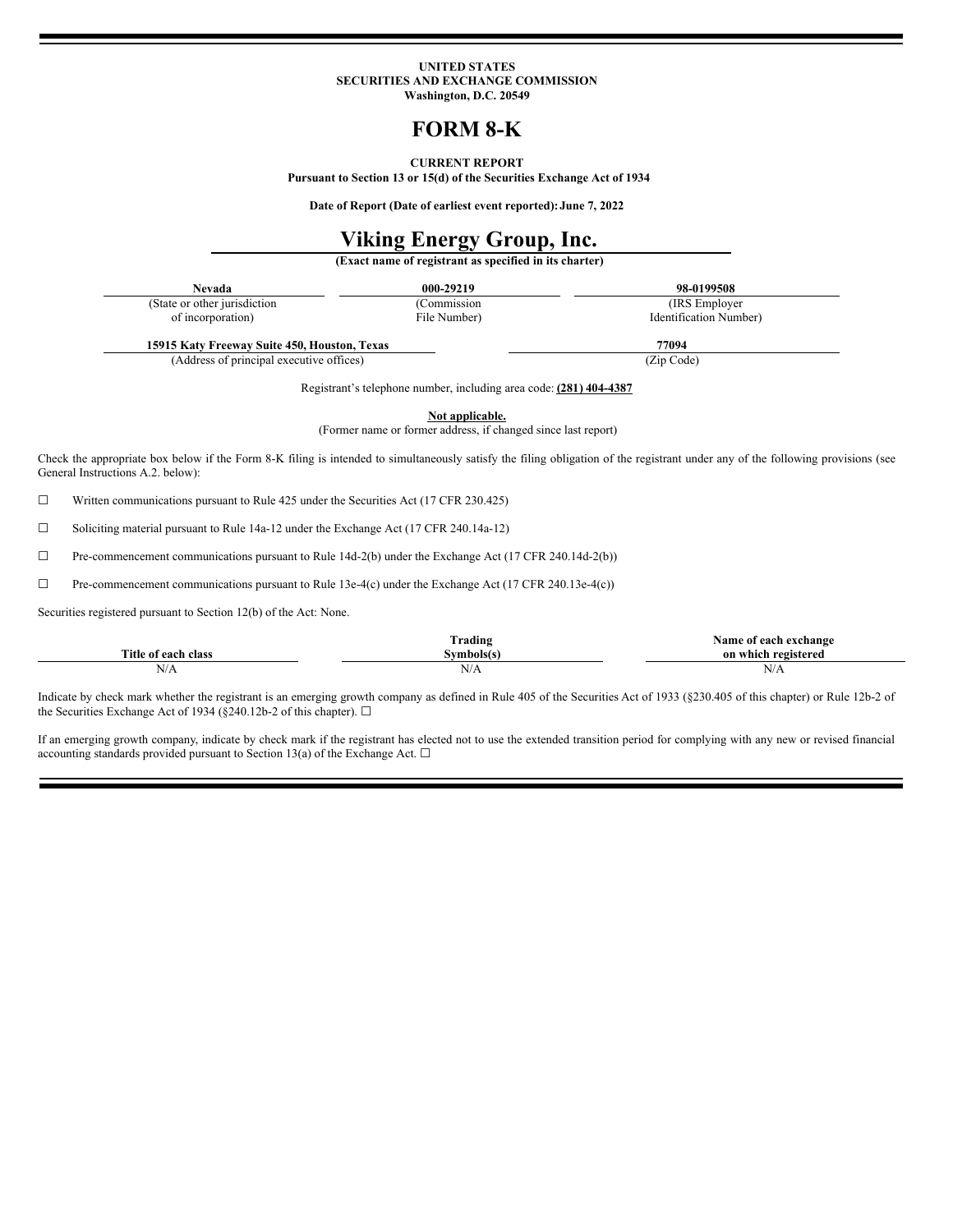#### **Item 1.01 Entry into a Material Definitive Agreement.**

On June 7, 2022, Viking Energy Group, Inc. ("**Viking**" or the "**Company**"), on behalf of a corporation to be incorporated (**"Purchaser**") entered into a Purchase and Sale Agreement (the "**PSA**") with the seller named therein ("Seller").

#### Background:

Seller owns non-operated, minority working interests in approximately 5,743 producing and non-producing oil and gas wells located in various counties or parishes, as applicable, in Texas, Louisiana, New Mexico, Oklahoma, Arkansas, Kansas, Colorado, Montana, Wyoming, West Virginia and Virginia (collectively, the " **Wells**") as more particularly set out in Exhibit "A" to the PSA.

The current aggregate gross production from the Wells on an  $8/8<sup>th</sup>$ 's basis is estimated by the Seller to be approximately 686,000 mcf of natural gas per day and approximately 18,000 barrels of oil per day.

The depth of the Wells varies from approx. 1,300 to 19,000 feet, and operators of the Wells include, among others, Chevron USA Incorporated, BP America Production Company, XTO Energy Inc., ConocoPhillips Company, Oxy USA Inc., Continental Resources Inc, EOG Resources, Devon Energy Production Company, Marathon Oil Company, Hilcorp Energy Company, Apache Corporation, Cimarex Energy Corp. and Chesapeake Operating Inc.

#### PSA:

Pursuant to the terms of the PSA, the Purchaser has agreed to purchase, and the Seller has agreed to sell, all of the Seller's right, title and interest in the Wells and any associated leases (the "**Purchased Assets**"). The total purchase price (the "**Purchase Price**") for the Purchased Assets is to be determined and mutually agreed to in writing by the Seller and Purchaser no later than September 8, 2022, being approximately 5 business days following the date by which Purchaser is to complete its due diligence. Seller's working interest percentage in the Wells ranges from approximately 0.05% to 2.5%, with an average interest being approximately 2.24%.

The Purchase Price, subject to permitted adjustments, is to be paid as follows: (i) in cash on closing; or (ii) in shares of common stock or convertible preferred stock of Viking Energy Group, Inc. (the "**Viking Shares**") on terms and pricing mutually agreed to by Parties, conditional on : (a) Viking and Camber Energy, Inc. ("**Camber**") executing a new or amended and restated Agreement and Plan of Merger (the "**Merger Agreement**") with respect to the full combination of Camber and Viking (the "**Planned Merger**"); (b) Camber filing an S-4 Registration Statement with respect to the Planned Merger, and such registration statement contemplating Viking Shares being exchanged for shares of common stock or convertible preferred stock, as applicable, of Camber at the exchange ratio and terms set out in the Merger Agreement; (c) the Planned Merger being approved by the shareholders of each of Viking and Camber; (d) the satisfaction and/or waiver of all other conditions set out in the Merger Agreement; and (e) the Seller being satisfied it will receive on closing of the Planned Merger unrestricted, freely-tradeable shares of common stock of Camber.

The Purchaser's obligation to purchase the Purchased Assets is conditioned on a number of items set out in the PSA, including, without limitation: (i) the Board of Directors of the Purchaser shall have approved the transaction; (ii) the Purchaser shall have completed on or before August 31, 2022, its due diligence investigation of the Purchased Assets, and shall, in its sole discretion, be satisfied with the results of such due diligence investigation; (iii) the Purchaser and Seller shall have mutually agreed to in writing to the Purchase Price on or before September 8, 2022; and (iv) the Purchaser and Seller shall have mutually agreed to in writing the Allocation of the Purchase Price on or before September 8, 2022. There is no guaranty the conditions will be satisfied.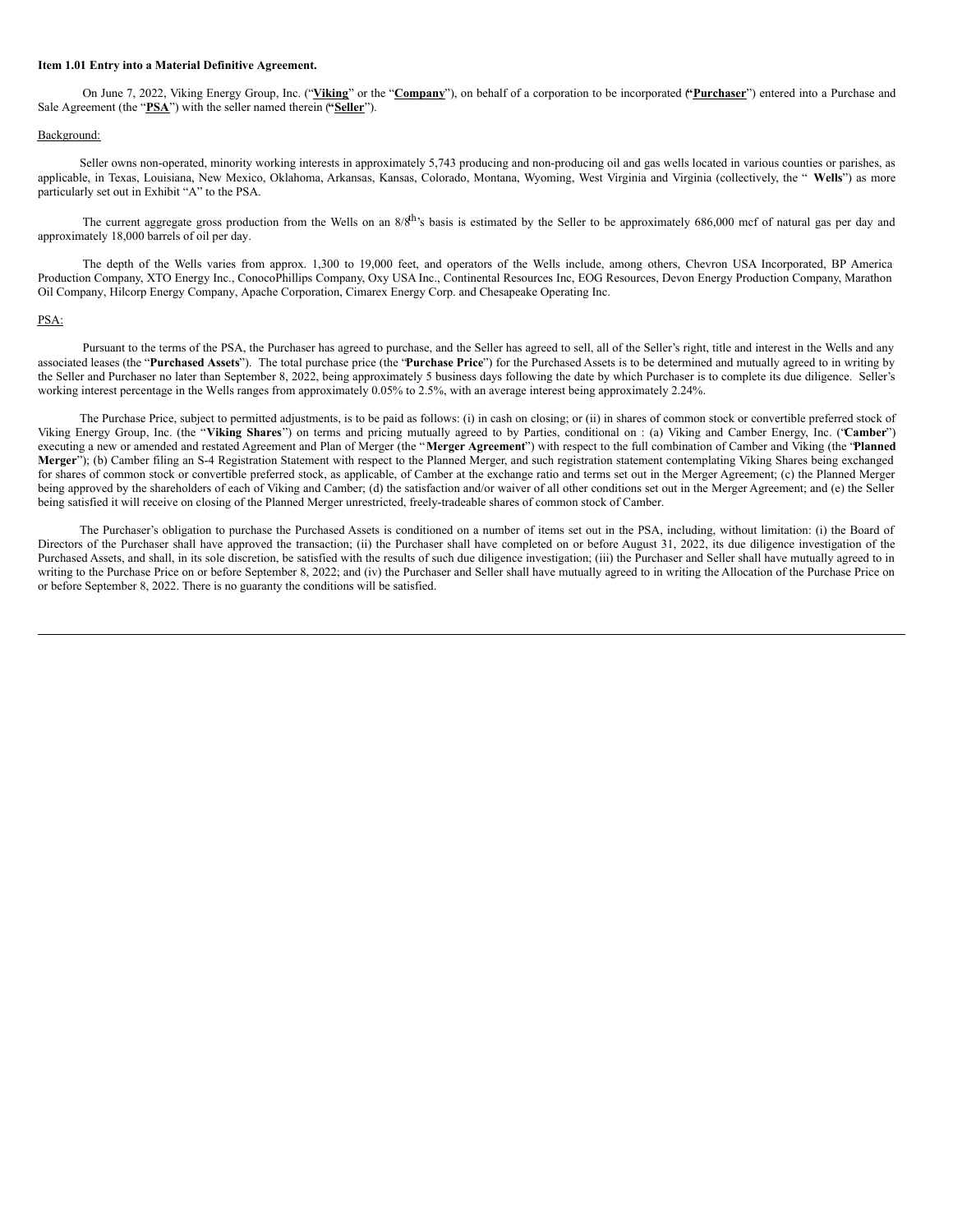The Closing Date of the acquisition of the Purchased Assets is to be September 30, 2022.

The foregoing description of the PSA does not purport to be complete and is qualified in its entirety by reference to the form of PSA, a copy of which is filed as Exhibit 10.1 to this Current Report on Form 8-K and incorporated in this Item 1.01 by reference in their entirety.

#### **Item 9.01 Financial Statements and Exhibits.**

(d) Exhibits.

| Exhibit |                                                                                                                         |
|---------|-------------------------------------------------------------------------------------------------------------------------|
| No.     | Description                                                                                                             |
| $10.1*$ | Purchase and Sale Agreement, by and between Viking Energy Group, Inc., and the seller named therein, dated June 7, 2022 |
| 104     | Cover Page Interactive Data File (embedded within the Inline XBRL Document).                                            |

 $\mathcal{L}_\text{max}$ \* Certain schedules and exhibits have been omitted pursuant to Item 601(b)(2) of Regulation S-K. A copy of any omitted schedule or exhibit will be furnished supplementally to the Securities and Exchange Commission upon request; provided, however that the Company may request confidential treatment pursuant to Rule 24b-2 of the Securities Exchange Act of 1934, as amended, for any schedule or Exhibit so furnished.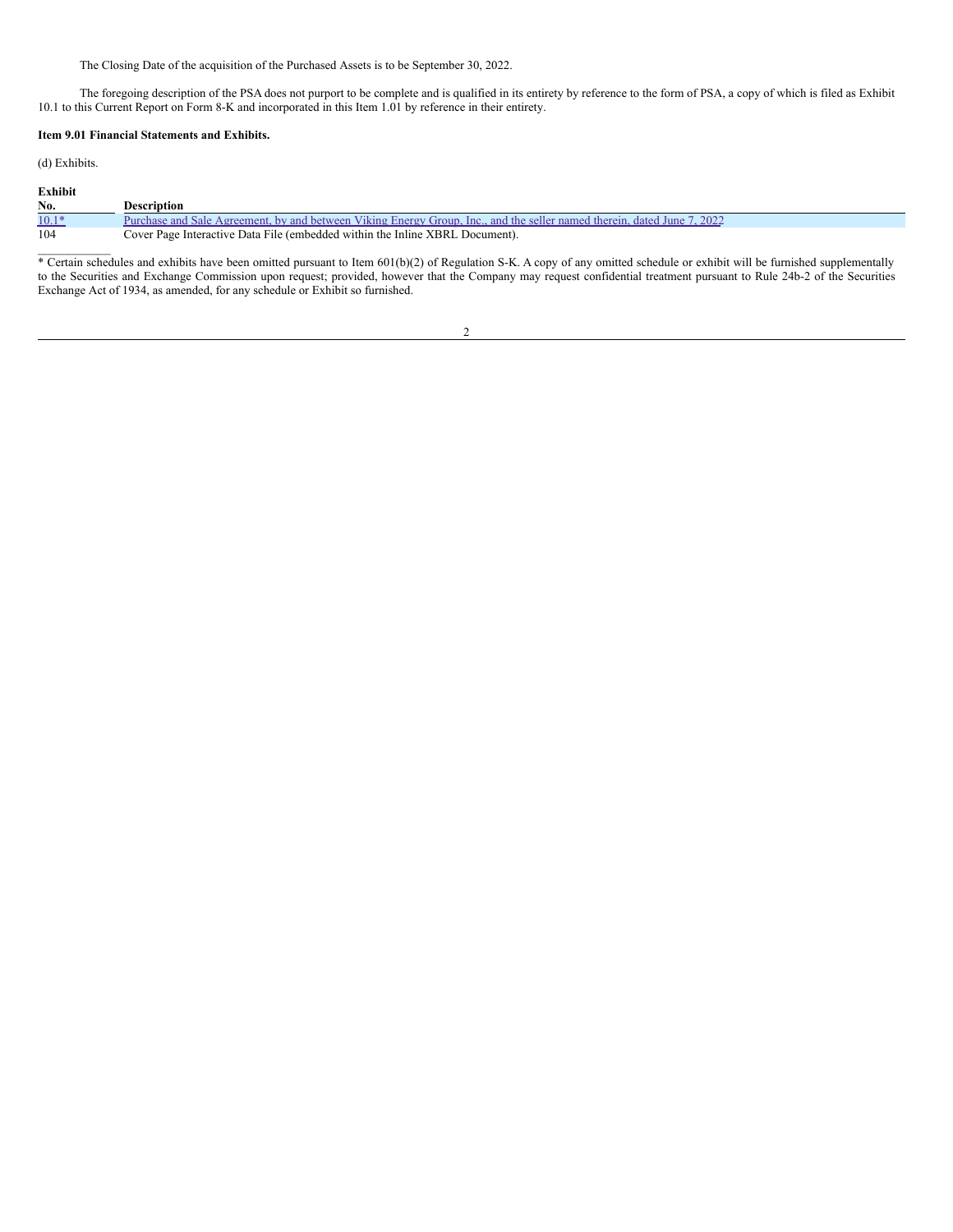### **SIGNATURES**

Pursuant to the requirements of the Securities Exchange Act of 1934, the registrant has duly caused this report to be signed on its behalf by the undersigned hereunto duly authorized.

## **VIKING ENERGY GROUP, INC.**

Date: June 8, 2022 **By:** */s/ James A. Doris* 

Name: James A. Doris Title: Chief Executive Officer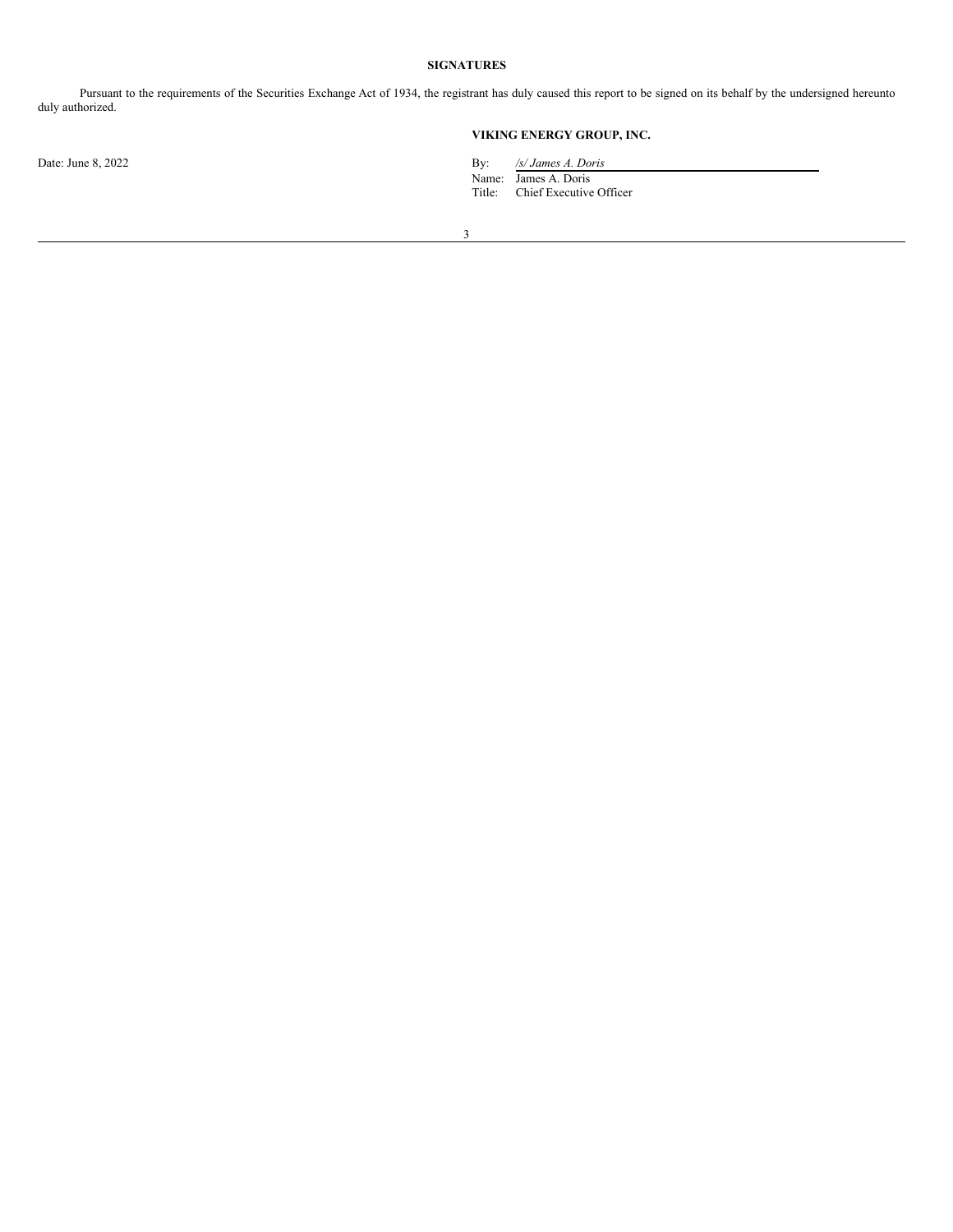## **PURCHASE AND SALE AGREEMENT**

#### **by and between**

# **TLW INVESTMENTS, L.L.C.**

**as Seller**

## **and**

# **VIKING ENERGY GROUP, INC.**

## **as Purchaser**

**Dated June 7, 2022**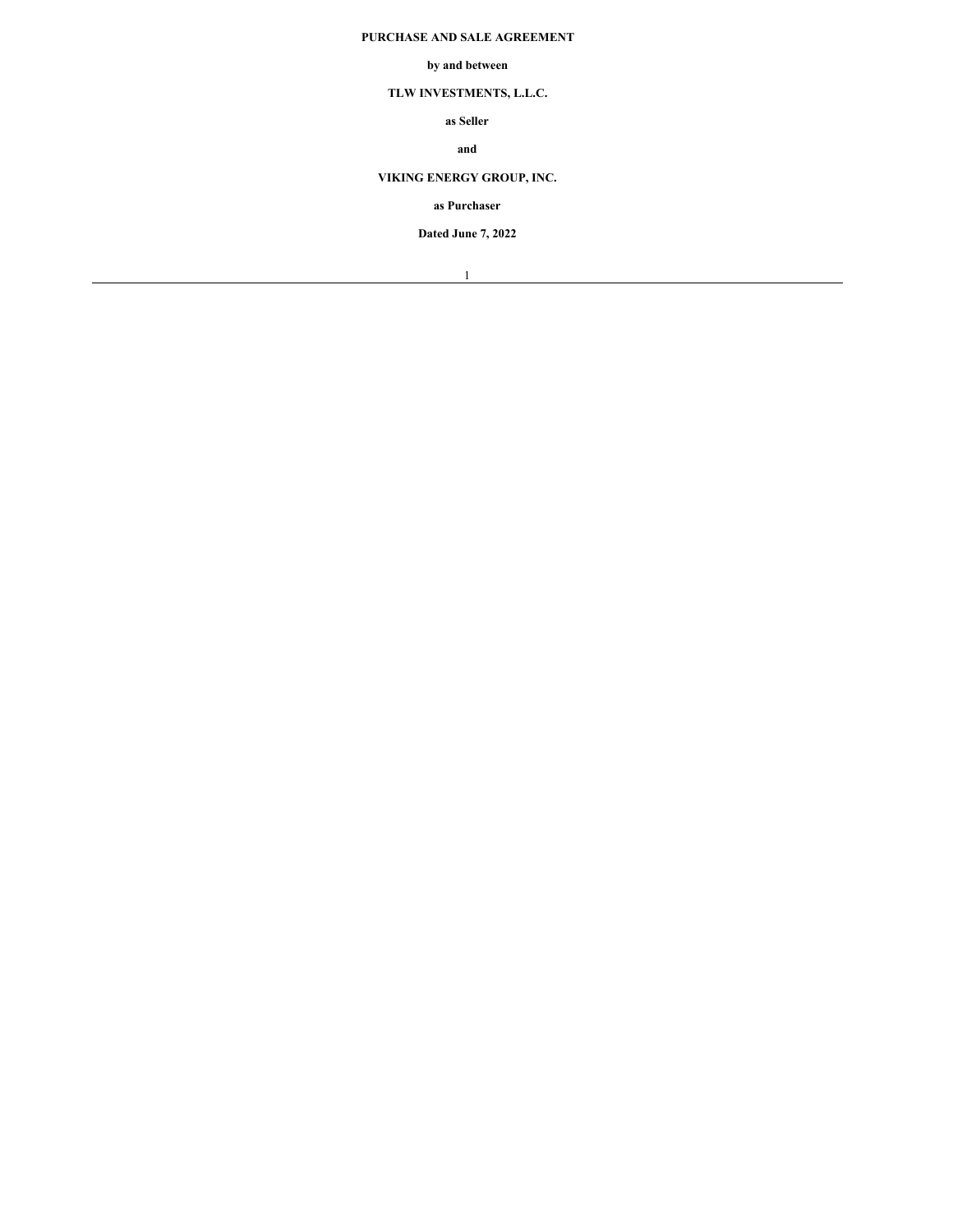#### **PURCHASE AND SALE AGREEMENT**

This Purchase and Sale Agreement (this "**Agreement**") is entered into effective June 7, 2022 by and between TLW Investments, L.L.C. (**"Seller**"), and Viking Energy Group, Inc., on behalf of a corporation to be incorporated (**"Purchaser**"). Seller and Purchaser may be referred to individually as a "Party" or collectively as the "**Parties**." The transactions contemplated by this Agreement may be collectively referred to as the "**Transaction**."

#### **Recitals**

A. Seller owns non-operated, minority working interests in approximately 5,743 (five thousand seven hundred forty-three) producing and nonproducing oil and gas wells located in various counties or parishes, as applicable, in Texas, Louisiana, New Mexico, Oklahoma, Arkansas, Kansas, Colorado, Montana, Wyoming, West Virginia and Virginia (collectively, the " **Wells**") as more particularly set out in Exhibit "A". Seller's working interest percentage in the Wells ranges from approximately 0.05% (half percent) to 2.5% (two and half percent), with an average interest being approximately 2.24% (two four tenths' percent).

B. To Seller's knowledge, the depth of the Wells varies from approx. 1,300 to 19,000 feet, and operators of the Wells include, among others, Chevron USA Incorporated, BP America Production Company, XTO Energy Inc., ConocoPhillips Company, Continental Resources Inc, EOG Resources, Devon Energy Production Company, Marathon Oil Company, Hilcorp Energy Company, Apache Corporation, Cimarex Energy Corp, Oxy USA Inc, Citation Oil & Gas Corporation and Chesapeake Operating Inc.

C. To Seller's knowledge, the current aggregate gross production from the Wells on an 8/8<sup>th</sup>'s basis is estimated to be approximately 686 (six hundred eighty-six) mmcf of natural gas per day and approximately 18,000 (eighteen thousand) barrels of oil per day.

D. The Seller desires to sell, and the Purchaser desires to purchase, Seller's interests in the Wells pursuant to the terms of this Agreement.

E. To accomplish the foregoing, the Parties wish to enter into this Agreement.

#### **Agreement**

In consideration of the mutual promises contained herein and other good and valuable consideration, the receipt and sufficiency of which are hereby acknowledged, Parties agree as follows:

#### $\overline{2}$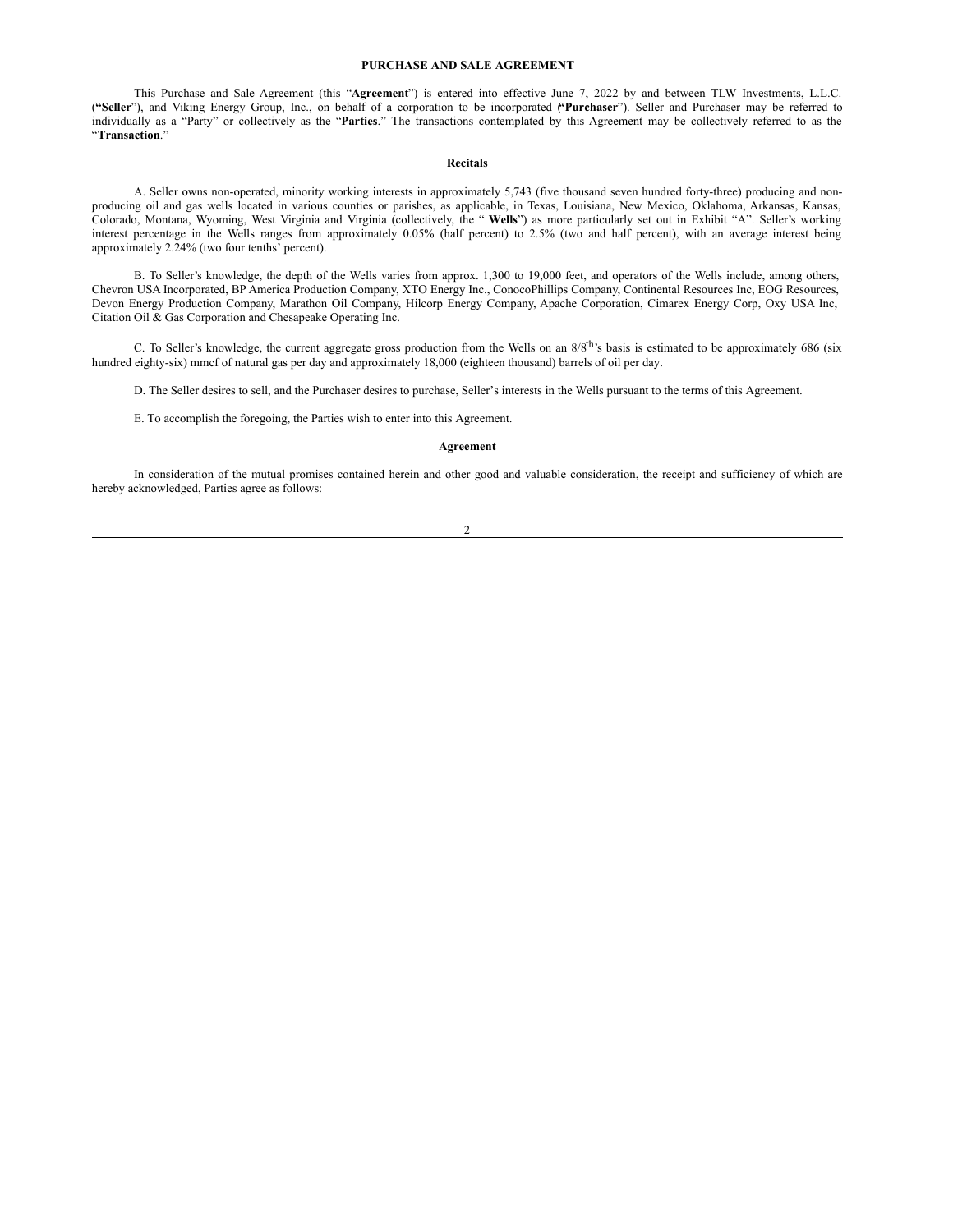#### **ARTICLE I PURCHASE AND SALE**

1.1 Purchase and Sale. (a) On the terms and conditions stated herein, Purchaser agrees to purchase, and Seller agrees to sell all of Seller's rights, title, interest and estate (of whatever kind or character, real or personal, recorded or unrecorded, movable or immovable, tangible or intangible, vested or contingent, or otherwise) (the "**Purchased Assets**"), free and clear of all encumbrances, for the Purchase Price (as defined below):

(i) All of Seller's working and net revenue interest (of whatever kind or character) (the "**Working Interests**") in all of the Wells and any associated leases (the "**Leases**");

(ii) If applicable, all of Seller's interest derived from the Leases, applicable lands and wells in or to any currently existing pools or units which include any lands or all or a part of any Leases or Wells (the "Units"); and including all interest of Seller derived from the leases in production from any such Unit, whether such Unit production comes from Wells located on or off of a Lease, and all tenements, hereditaments and appurtenances belonging to the Leases and Units;

(iii) If applicable, all of Seller's interest in any contracts, agreements and instruments by which the Purchased Assets are bound, or that relate to or are otherwise applicable to the Purchased Assets, including but not limited to, operating agreements, unitization, pooling and communitization agreements, declarations and orders, joint venture agreements, farmin and farmout agreements, water rights agreements, exploration agreements, participation agreements, exchange agreements, transportation or gathering agreements, saltwater disposal or injection agreements, balancing agreements, agreements for the sale and purchase of oil, gas or casinghead gas or processing agreements to the extent applicable to the Purchased Assets or the production of oil or gas and other minerals and products produced in association therewith from the Purchased Assets;

(iv) If applicable, all of Seller's interest in any easements, permits, licenses, servitudes, rights-of-way, surface leases and other surface rights appurtenant to, and used or held for use in connection with the Purchased Assets.

(v) If applicable, all of Seller's interest in any equipment, machinery, fixtures and other tangible personal property and improvements located on the Purchased Assets or used or held for use in connection with the operation of the Purchased Assets including without limitation any wells, tanks, boilers, buildings, fixtures, injection facilities, saltwater disposal facilities, compression facilities, pumping units and engines, platforms, flow lines, pipelines, gathering systems, gas and oil treating facilities, machinery, power lines, telephone and telegraph lines, roads, and other appurtenances, improvements and facilities;

(vi) If applicable, all of Seller's interest in any of the oil, gas and other liquid or gaseous substances produced from or attributable to the Purchased Assets on and after the Effective Time;

(vii) If applicable, copies of all Seller's lease files, land files, well files, gas and oil sales contract files, accounting files, gas processing files, title files, division order files, abstracts, title opinions, land surveys, non-confidential logs, maps, engineering, geological and geophysical files, data and reports, accounting files, reserve studies and evaluations (insofar as they cover and exist within the boundaries of the Leases and Lands); and all other books, records, data, files, maps and accounting records, in each case to the extent related to the Purchased Assets and in the possession of Seller, or used or held for use in connection with the maintenance or operation thereof (the "**Records**"); and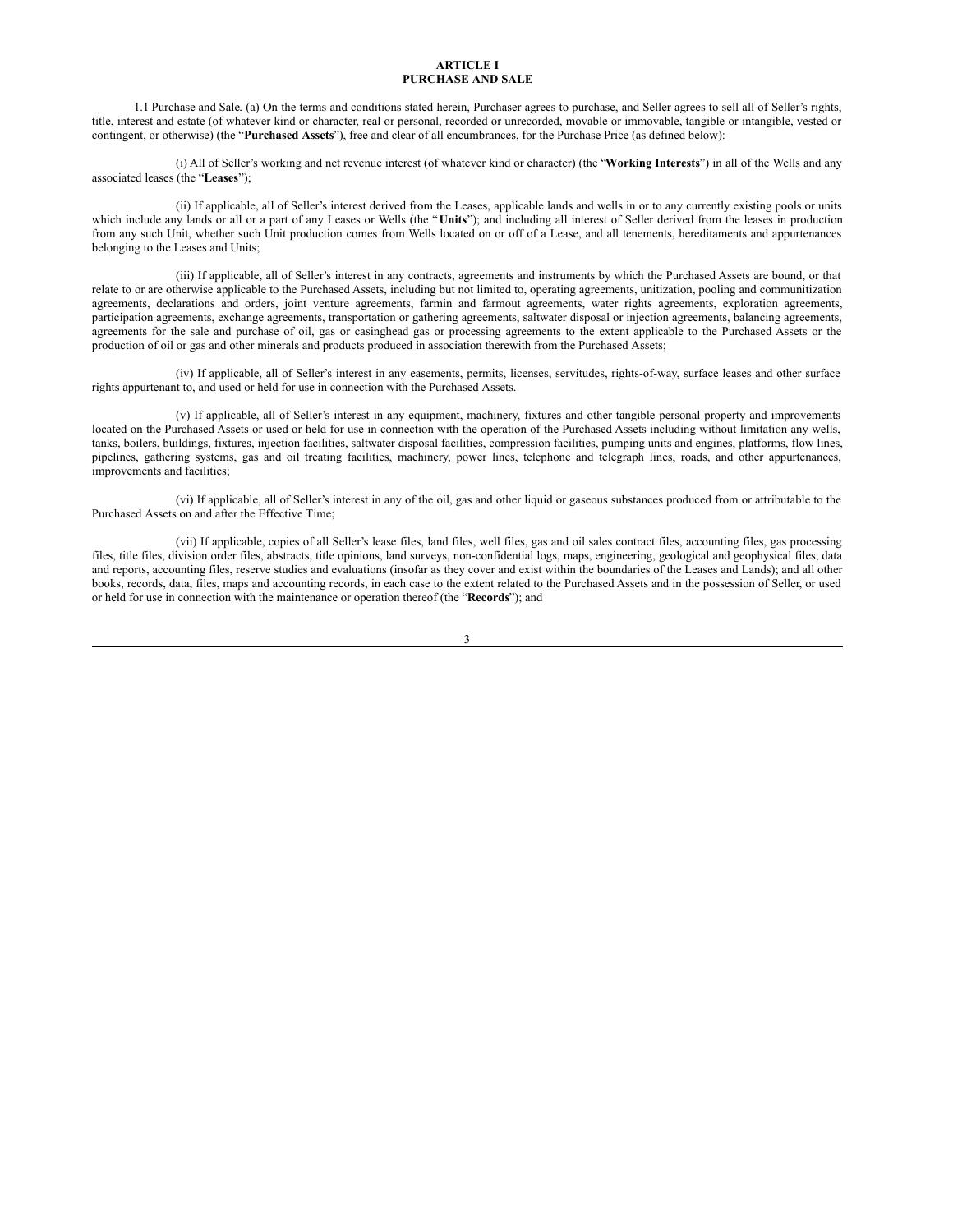(b) Excluded Assets. This Agreement includes only the Purchased Assets described above and does not include any other assets of Seller (the "**Excluded Assets**"). Notwithstanding anything stated in this Agreement to the contrary, Purchaser specifically agrees and acknowledges the cash, accounts receivable and all other assets of Seller other than the Purchased Assets, are not being sold by Seller and shall remain the exclusive property of Seller. Excluded Assets shall also include, but are not limited to any and all records of Seller related to the Purchased Assets that are subject to legal privilege, including the attorney-client privilege and the work product doctrine (except with respect to title opinions, environmental assessment or environmental audit records).

1.2 Effective Time. The purchase and sale of the Purchased Assets is effective as of July 1, 2022, at 12:01 AM (CST) (the "**Effective Time**"); and Parties will use reasonable efforts to close the transactions contemplated by this Agreement on or before September 30, 2022.

#### **ARTICLE II PURCHASE PRICE**

2.1 Purchase Price. The total purchase price (the "**Purchase Price**") for the Purchased Assets will be determined and mutually agreed to in writing by Parties no later than September 8, 2022, being approximately 5 business days following the date by which Purchaser is to complete its due diligence.

2.2 Adjustments to Purchase Price. The Purchase Price shall be subject to adjustments typical of a transaction of this nature, recognizing Seller is entitled to the benefits of, and responsible for the obligations associated with, the Purchased Assets prior to the Effective Time, and the Purchaser is entitled to the benefits of, and responsible for the obligations associated with, the Purchased Assets on and after the Effective Time.

2.3 Allocation of Purchase Price. The Purchase Price shall be allocated amongst the interest in the Wells as mutually agreed to in writing by Parties.

2.4 Payment of Purchase Price. The Purchase Price, subject to applicable adjustments, will be paid by Purchaser to Seller at Closing, in:

(i) cash in immediately available funds by bank wire transfer; or

(ii) in shares of common stock or convertible preferred stock of Viking Energy Group, Inc. (the "**Viking Shares**") on terms and pricing mutually agreed to by Parties, conditional on : (a) Viking and Camber Energy, Inc. ("**Camber**") executing a new or amended and restated Agreement and Plan of Merger (the "**Merger Agreement**") with respect to the full combination of Camber and Viking (the "**Planned Merger**"); (b) Camber filing an S-4 Registration Statement with respect to the Planned Merger, and such registration statement contemplating Viking Shares being exchanged for shares of common stock or convertible preferred stock, as applicable, of Camber at the exchange ratio and terms set out in the Merger Agreement; (c) the Planned Merger being approved by the shareholders of each of Viking and Camber; (d) the satisfaction and/or waiver of all other conditions set out in the Merger Agreement; and (e) Seller being satisfied it will receive on closing of the Planned Merger unrestricted, freely-tradeable shares of common stock of Camber.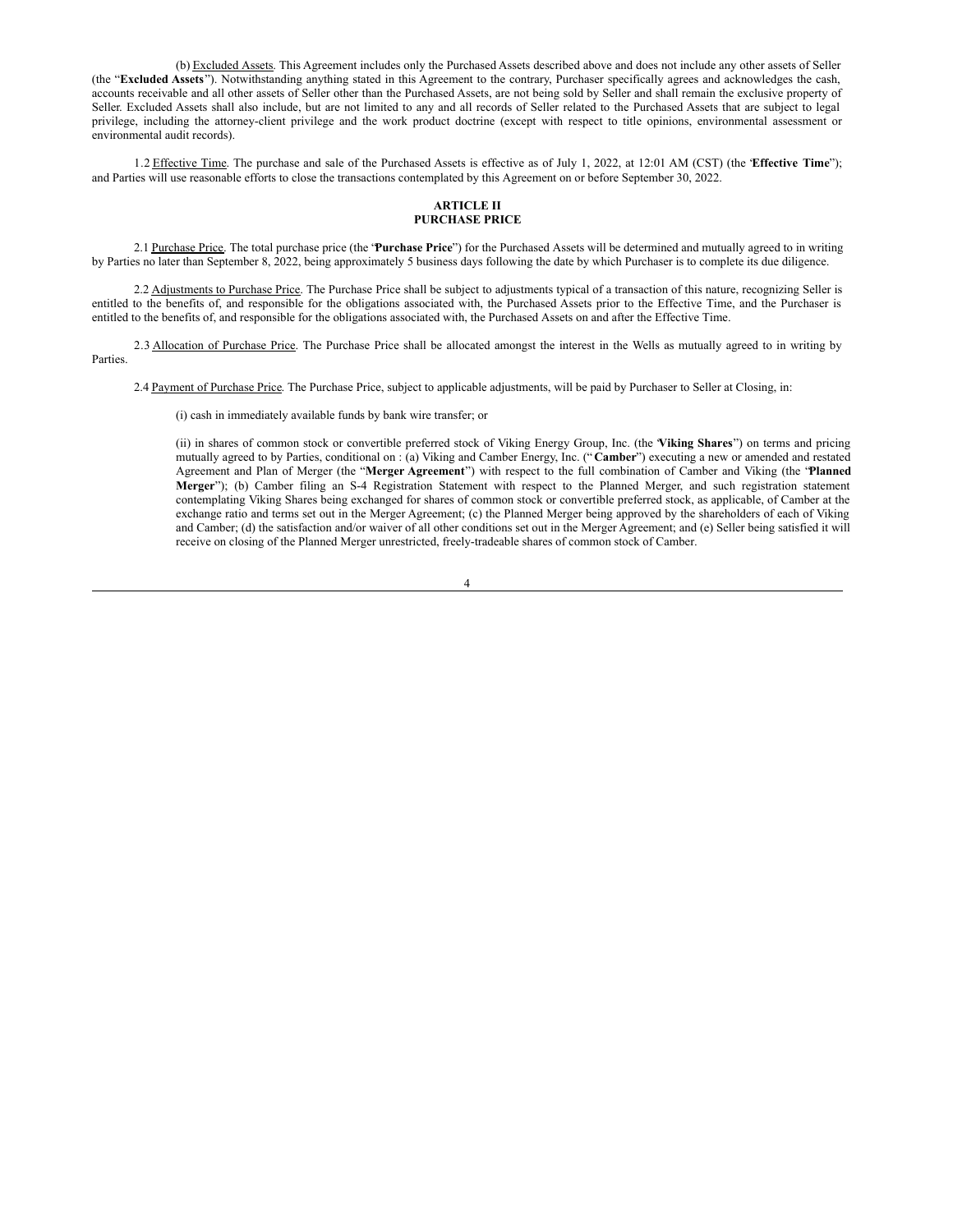#### **ARTICLE III REPRESENTATIONS AND WARRANTIES**

3.1 Representations and Warranties of Seller. Seller makes the following representations and warranties to Purchaser as of the date hereof and as of the Effective Time:

(a) Seller is a limited liability company duly organized, validly existing and in good standing under the laws of the state of Delaware.

(b) Seller has all requisite corporate power and authority to execute and deliver this Agreement, to consummate the Transaction and perform all the terms and conditions hereof to be performed by it. The execution and delivery of this Agreement by Seller, the performance by Seller of all terms and conditions hereof to be performed by it and the consummation of the Transactions contemplated hereby have been, or will be, duly authorized and approved by the Managers of Seller and by members of Seller. This Agreement has been duly executed and delivered by Seller and constitutes the valid and binding obligation of Seller, enforceable against it in accordance with its terms, except as such enforceability may be limited by bankruptcy, insolvency or other laws relating to or affecting the enforcement of creditors' rights generally and general principles of equity (regardless of whether such enforceability is considered in a proceeding in equity or at law).

(c) This Agreement and the execution and delivery hereof by Seller does not, and the fulfillment and compliance with the terms and conditions hereof will not: (i) Conflict with, or require the consent of any person under any of the terms, conditions or provisions of the articles or certificate of incorporation, as applicable, or bylaws of Seller; (ii) Violate any provision of or, except with respect to the Internal Revenue Code of 1986, as amended (the "Code"), require any filing, consent, authorization or approval under, any legal requirement applicable to or binding upon Seller; (iii) Conflict with, result in a breach of, constitute a default under (without regard to requirements of notice or the lapse of time or both), accelerate or permit the acceleration of the performance required by, or require any consent, authorization or approval under, any agreement to which Seller is a party or by which Seller is bound or to which any of the Purchased Assets owned by it is subject.

(d) To Seller's knowledge, there has not been and will not be prior to Closing: (i) Any material adverse change in the business, financial condition or results of operations of Seller; (ii) Any material damage, destruction or loss to or of the Purchased Assets; (iii) Any sale, lease or other disposition of the Purchased Assets, except as permitted by the terms of this Agreement; (iv) Any mortgage, pledge or grant of a lien or security interest in any of the Purchased Assets; or (v) Any contract or commitment to do any of the foregoing.

(e) To Seller's knowledge, all ad valorem, property, production, severance and similar taxes and assessments based on or measured by the ownership of property or the production of hydrocarbons or the receipt of proceeds therefrom on the Purchased Assets have been properly paid and all such taxes and assessments which become due and payable prior to the Effective Time shall be borne by Seller.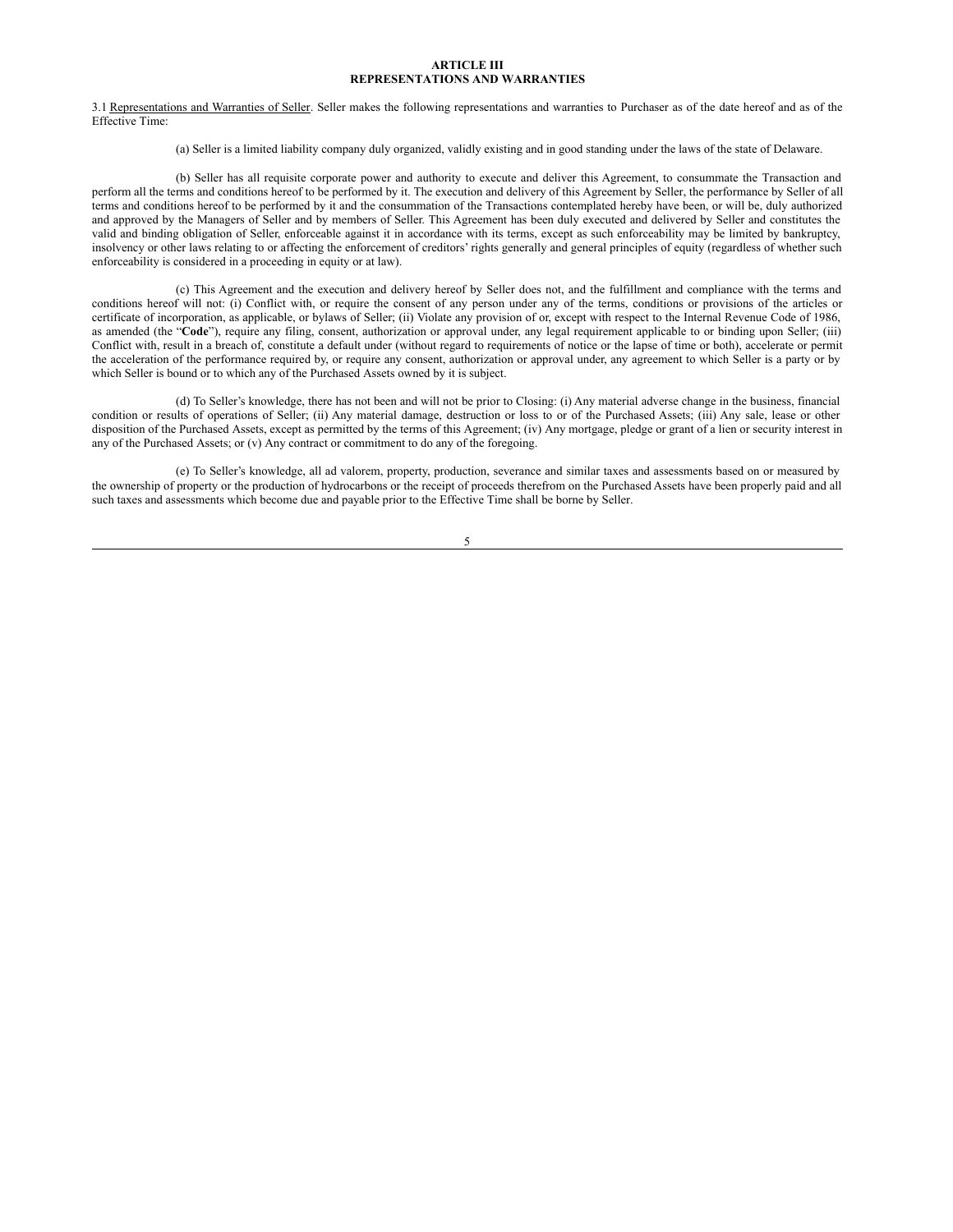(f) Seller has incurred no liability, contingent or otherwise, for brokers' or finders' fees relating to the Transaction for which Purchaser shall have any responsibility whatsoever.

(g) To Seller's knowledge, on the date hereof no suit, action or other proceeding is pending before any court or governmental agency to which Seller is a party and which might result in impairment or loss of Seller's title to any part of the Purchased Assets and no such suit, action or other proceeding is threatened. Seller shall promptly notify Purchaser of any such proceeding arising or threatened prior to Closing.

(h) Seller is not a "foreign person" within the meaning of the Code, Section 1445 and 7701 (i.e. Seller is not a nonresident alien, foreign corporation, foreign partnership, foreign trust, or foreign estate as those terms are defined in the Code and any regulations promulgated thereunder).

(i) To Seller's knowledge, all the information stated in Exhibit A is true and correct in all material respects and can be supported by appropriate records contained in Seller's files.

3.2 Representations and Warranties of Purchaser. Purchaser represents and warrants to Seller that:

(a) Purchaser is a corporation duly organized, validly existing and in good standing under the laws of its jurisdiction of incorporation.

(b) Purchaser has all requisite corporate power and authority to execute and deliver this Agreement, to consummate the Transaction and to perform all the terms and conditions hereof to be performed by it. The execution and delivery of this Agreement by Purchaser, the performance by Purchaser of all terms and conditions hereof to be performed by it and the consummation of the Transactions contemplated hereby will be duly authorized and approved by Purchaser's board of directors. This Agreement has been duly executed and delivered by Purchaser and constitutes the valid and binding obligation of Purchaser, enforceable against it in accordance with its terms, except as such enforceability may be limited by bankruptcy, insolvency or other laws relating to or affecting the enforcement of creditors' rights generally and general principles of equity (regardless of whether such enforceability is considered in a proceeding in equity or at law).

(c) Purchaser has incurred no liability, contingent or otherwise, for brokers' or finders' fees relating to the Transaction for which Seller shall have any responsibility whatsoever.

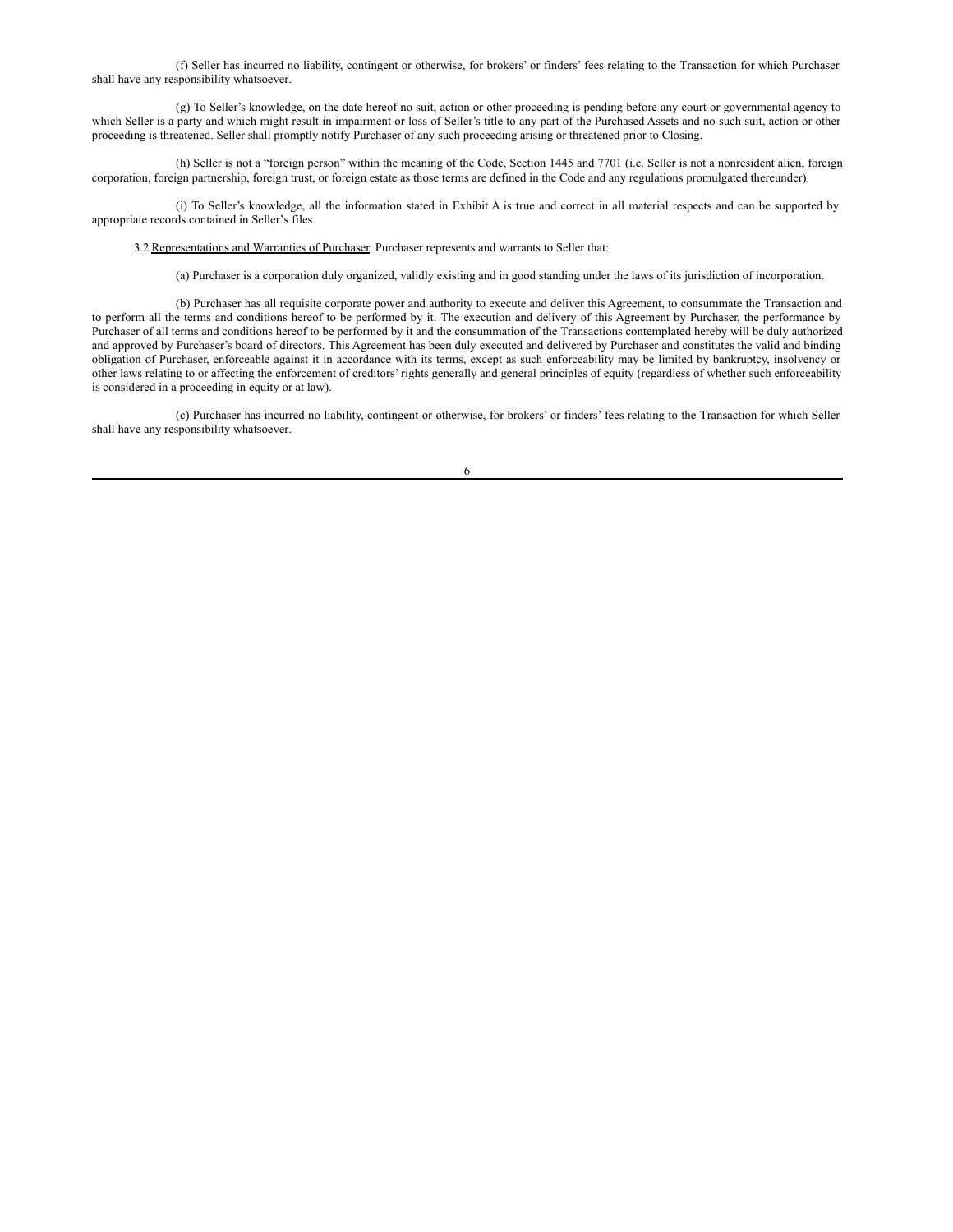#### 4.1 Covenants of Seller. Seller agrees with Purchaser that:

(a) Immediately upon execution of this Agreement and through Closing, Seller during Seller's regular hours of business shall make available to Purchaser for examination the Records as defined in Section 1.1(viii), above, and all other records and other information relating to the Purchased Assets, insofar as the same are in Seller's possession, and will cooperate with Purchaser in Purchaser's efforts to obtain, at Purchaser's sole expense, such additional information relating to the Purchased Assets as Purchaser may reasonably desire.

(b) Seller shall not solicit from any third party any proposals or offers, or enter into any negotiations relating to the disposition of any of the Purchased Assets, the acquisition of the Seller's membership interests, or its merger or consolidation. Notwithstanding the foregoing, Seller may entertain unsolicited and/or solicited offers from entities operating Wells listed on Exhibit A.

(c) If in the judgment of Seller applicable law requires members of Seller to approve the Transaction ("**Member Approval** "), then promptly after execution of this Agreement Seller shall prepare, obtain approval of and disseminate to such members the necessary proxy materials relating to Member Approval, and shall, as soon as possible thereafter, and subject to applicable law, conduct a member meeting for the purpose of obtaining Member Approval.

4.2 Covenants of Purchaser. Purchaser covenants and agrees with Seller as follows:

(a) Purchaser will use reasonable commercial efforts to satisfy the conditions to Closing set forth in Section 5.1 hereof.

## **ARTICLE V CONDITIONS TO CLOSING**

5.1 Conditions to the Obligations of Purchaser. The obligations of Purchaser to proceed with the Closing contemplated hereby are subject to the satisfaction on or prior to the Closing (or earlier if expressly indicated below) of all of the following conditions, anyone or more of which may be waived, in whole or in part, in writing by Purchaser:

(a) The representations and warranties made herein by Seller shall be correct at Closing as though such representations and warranties were made at and as of the Closing, and the factual matters contained in any representation and warranty made by Seller "*to Seller's knowledge*," or similar language, shall be true and correct at Closing without regard to Seller's knowledge of same, and Seller shall have complied with all the covenants hereof required by this Agreement to be performed by them at Closing.

(b) Purchaser shall have received certificates, dated the date of actual Closing, of an executive officer of Seller certifying as to Seller the representations and warranties made herein by Seller shall be correct at and as of Closing as though such representations and warranties were made at and as of the Closing.

(c) The Closing hereunder shall not violate any order or decree of any court, agency, commission, tribunal or other governmental authority having competent jurisdiction over the Transaction contemplated by this Agreement.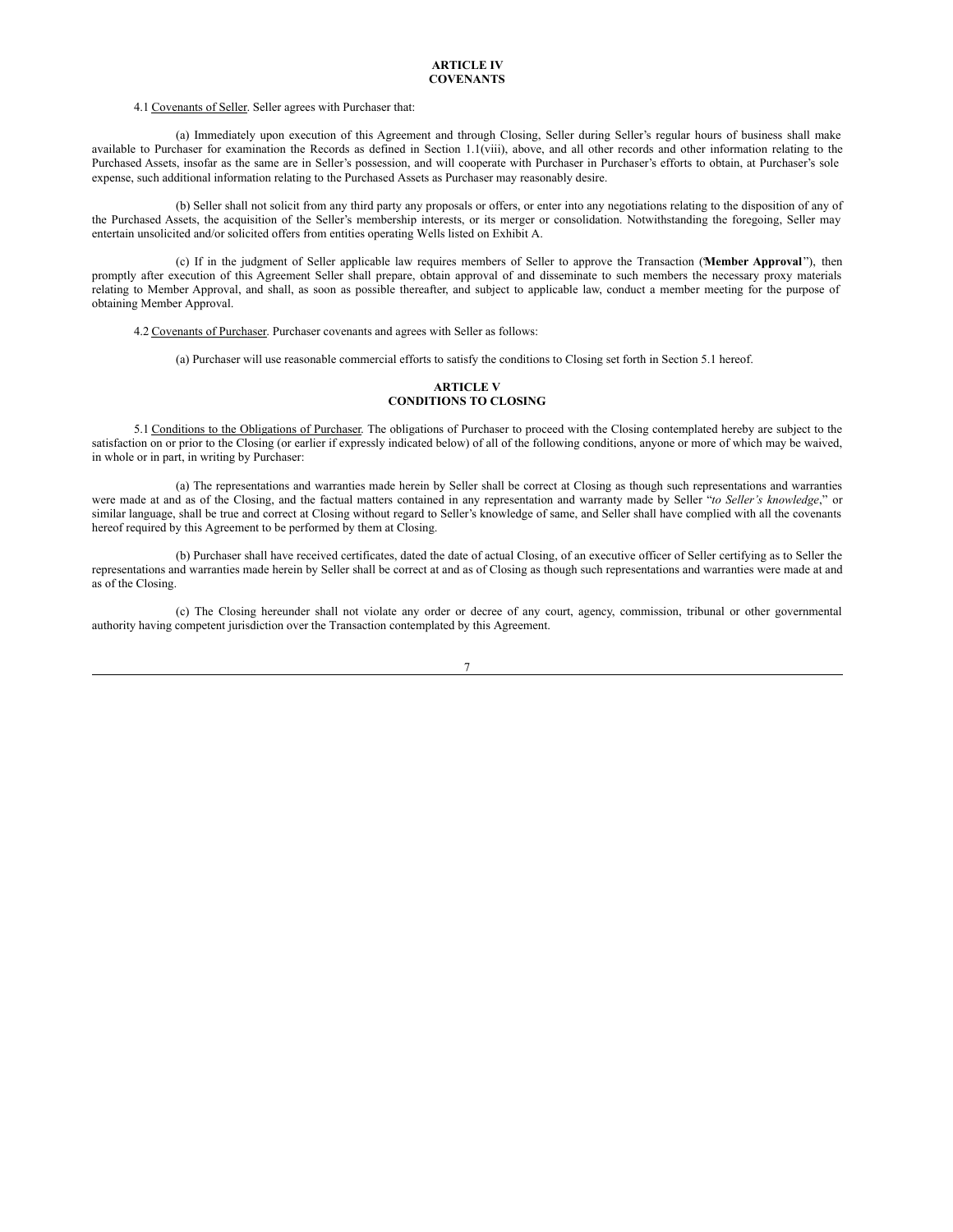<span id="page-11-0"></span>(d) All necessary consents, permissions, novations and approvals by third parties in connection with the sale and transfer of the Purchased Assets shall have been received prior to Closing, except those governmental consents customarily generated and received in the ordinary course of business at a post-closing date.

(e) If required, Seller shall have obtained Member Approval.

(f) The Board of Directors of the Purchaser shall have approved the Transaction.

(g) The Purchaser shall have completed on or before August 31, 2022, its due diligence investigation of the Purchased Assets, and shall, in its sole discretion, be satisfied with the results of such due diligence investigation.

(h) The Parties shall have mutually agreed to in writing to the Purchase Price on or before September 8, 2022.

(i) The Parties shall have mutually agreed to in writing the Allocation of the Purchase Price on or before September 8, 2022.

(j) If required by Seller's accounting advisors or independent auditor, the Seller shall have agreed to provide such information as reasonably requested by Purchaser's auditor with respect to the production, revenues and expenses associated with the Purchased Assets, if available for the two (2) year period prior to the Closing Date, so as to assist Purchaser with satisfying reporting obligations with the Securities and Exchange Commission ("SEC").

5.2 Conditions to the Obligations of Seller. The obligations of Seller to proceed with Closing contemplated hereby are subject to the satisfaction on or before Closing (or earlier if expressly indicated below) of all of the following conditions, any one or more of which may be waived, in whole or in part, in writing by Seller:

(a) The representations and warranties made herein by Purchaser shall be correct at and as of Closing as though such representations and warranties were made at and as of Closing, and Purchaser shall have complied with all the covenants hereof required by this Agreement to be performed by them on or before the Closing.

(b) Seller shall have received a certificate dated the date of actual Closing of an executive officer of Purchaser certifying as to the matters specified in Section 6.2(a) hereof.

(c) The Closing hereunder shall not violate any order or decree of any court, agency, commission, tribunal or other governmental authority having competent jurisdiction over the transactions contemplated by this Agreement.

(d) If required, Seller shall have obtained Member Approval.

(e) The Board of Directors of Purchaser shall have approved the Transaction.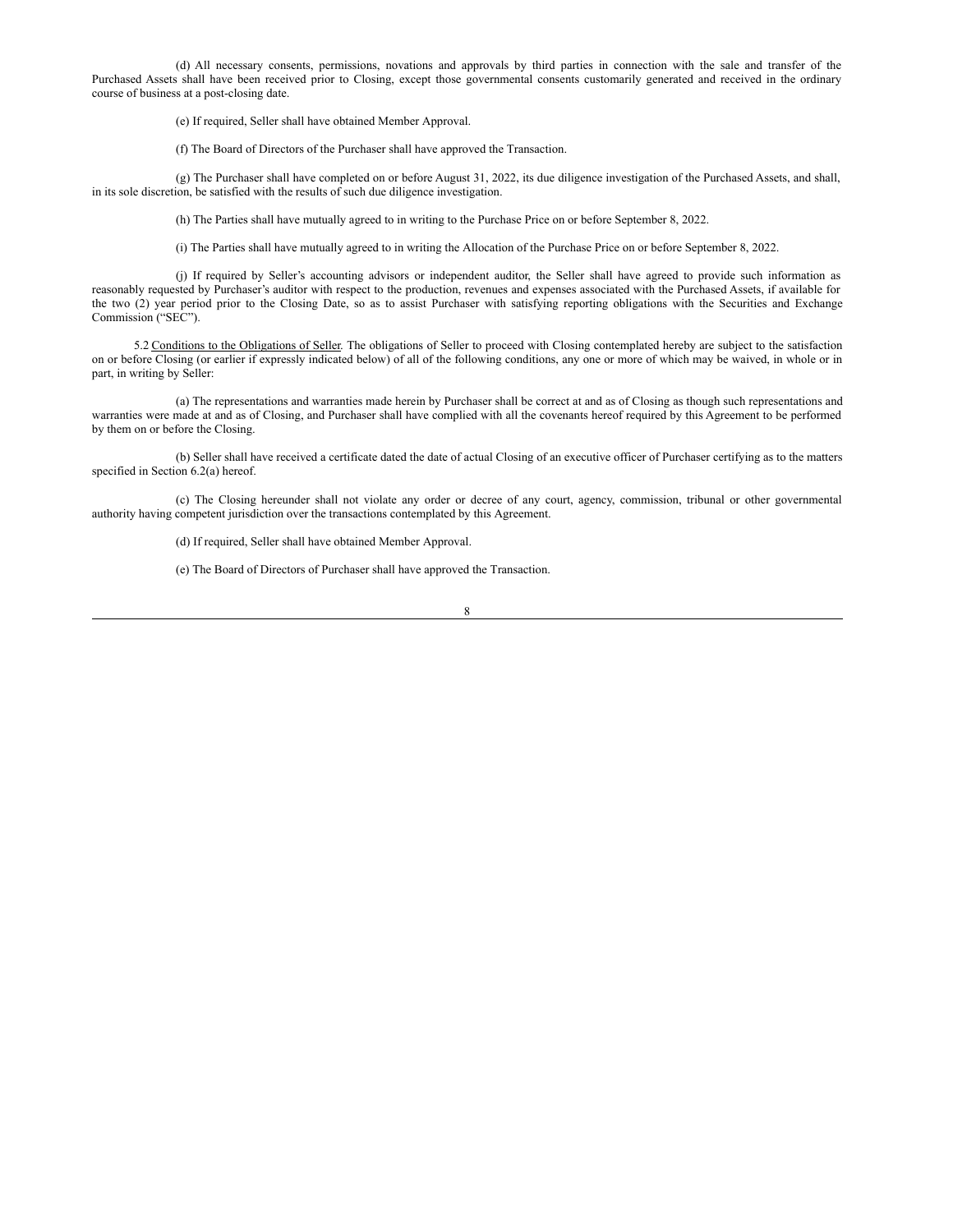(f) The Parties shall have mutually agreed to in writing the Purchase Price on or before September 8, 2022.

(g) The Parties shall have mutually agreed to in writing the Allocation of the Purchase Price on or before September 8, 2022.

## **ARTICLE VI CLOSING**

6.1 Closing. September 30, 2022 is the "**Closing Date**" as that phrase is used in this Agreement. The consummation of the Transaction (herein called the "**Closing**") shall be held at the offices of counsel for Seller, electronically or as may be mutually agreed to by the Parties.

6.2 Pre-Closing Obligations. Not later than two business days prior to Closing, Seller will deliver to Purchaser a statement setting forth in reasonable detail Seller's reasonable determination of the preliminary amount based upon the best information available at that time (herein called the "**Preliminary Settlement Statement**"). At the Closing, Parties shall execute and deliver the Preliminary Settlement Statement that shall set forth the Closing Amount (as hereinafter defined) and each adjustment and the calculation of such adjustments used to determine such amount. The term "**Closing Amount**" shall mean the Purchase Price adjusted as provided in Section 2.2, using for such data as is reasonably necessary to support any estimated allocation, for purposes of establishing the preliminary amount.

6.3 Closing Obligations. At Closing, the following events shall occur, each being a condition precedent to the others and each being deemed to have occurred simultaneously with the others:

(a) Seller shall assign, transfer and convey the Purchased Assets to Purchaser by executing and delivering to Purchaser an Assignment, Bill of Sale and Conveyance of Oil and Gas Leases on a form mutually agreed to in writing by Parties prior to the Closing Date. Seller agrees to execute and deliver to Purchaser, from time to time, all such other and additional documents, and to do all such other and further acts and things as may be necessary to more fully and effectively grant, convey and assign to Purchaser the Purchased Assets conveyed to Purchaser hereby or intended so to be.

(b) Purchaser shall, as applicable: (i) pay the Closing Amount to Seller by wire transfer in immediately available funds; or (ii) issue the Viking Shares as set forth in Section 2.4(ii).

(c) Seller shall deliver to Purchaser exclusive possession of the Purchased Assets.

(d) At Closing Seller shall deliver to Purchaser, and Purchaser shall deliver to Seller the opinions and certificates referred to in Article VI hereof, together with a certificate of its Secretary or assistant Secretary certifying that attached to such certificate are true and correct copies of its (i) Articles or Certificate of Incorporation, (ii) Bylaws (iii) (as to Seller's certificate only if Member Approval was obtained), shareholders resolutions authorizing the transactions contemplated by this Agreement (if required by law), and (iv) resolutions of the Board of Directors authorizing the transactions contemplated by this Agreement. Such Secretary's certificate shall also reflect any changes to the Articles or Certificate of Incorporation, Bylaws and resolutions that may have been made between the date of this Agreement and the actual date of Closing and shall contain a certificate of incumbency of all officers executing documents related to this Agreement on behalf of it.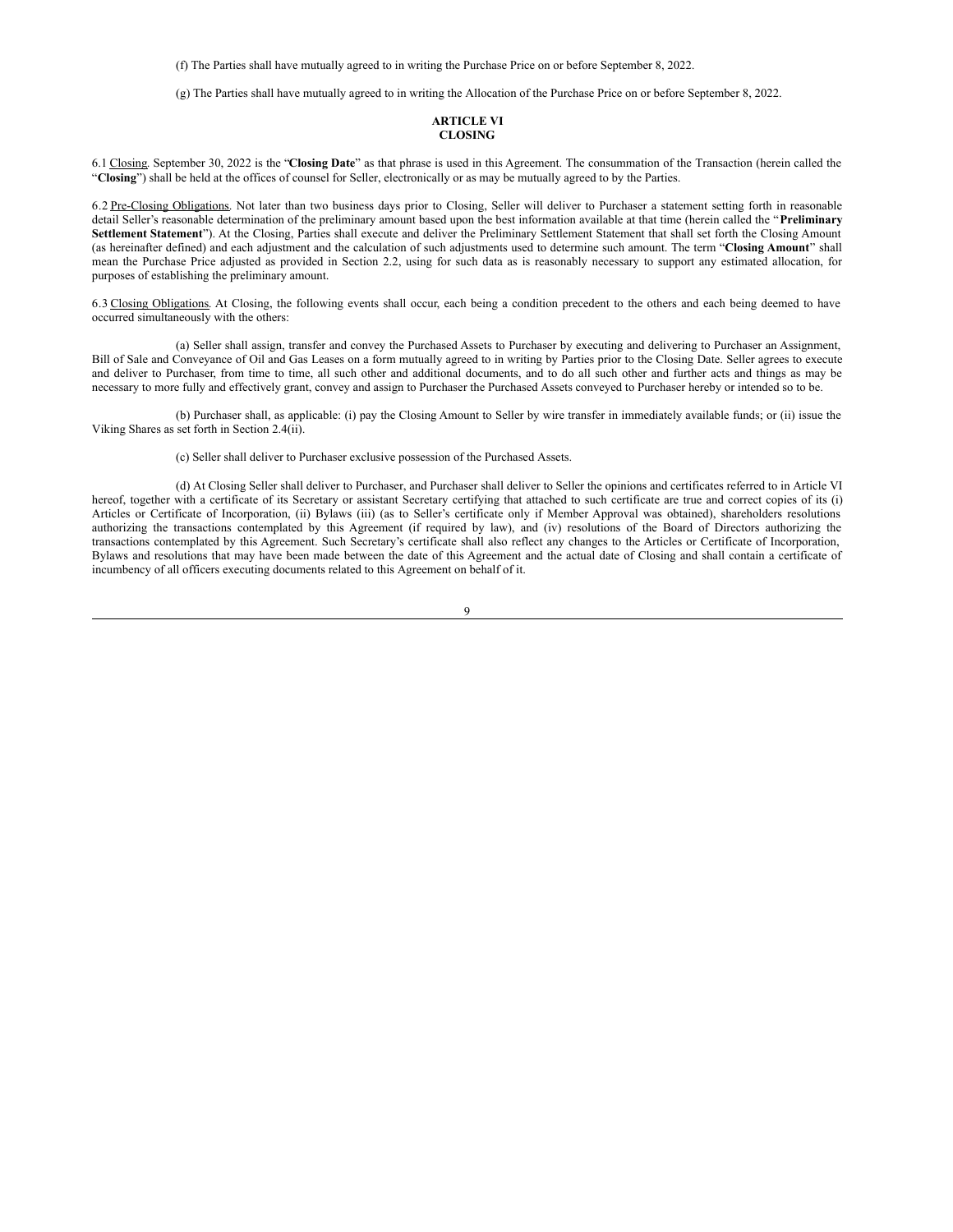(e) Seller shall provide a certificate pursuant to Treasury Regulations Section 1.1445-2(b) that Seller is not a foreign person within the meaning of Section 1445 of the Code duly executed by Seller.

(f) Seller shall deliver any release of deeds of trust and mortgage liens to Purchaser.

#### **ARTICLE VII OBLIGATIONS AFTER CLOSING**

#### 7.1 Post-Closing Adjustments.

(a) As soon as practicable after the Closing, but no later than sixty (60) days after the Closing Date, Parties shall prepare and deliver to each other, in accordance with this Agreement and generally accepted accounting principles, a statement (herein respectively called " **Purchaser's Final Settlement Statement**" and "**Seller's Final Settlement Statement**" and collectively the "**Final Settlement Statements**") each setting forth each adjustment to the Purchase Price that was not finally determined as of Closing and showing the calculation of such adjustments. As soon as practicable after receipt of such Final Settlement Statements, and no later than sixty (60) days after the Closing Date, Parties shall deliver to the other Party a written report containing any changes that each Party proposes be made to the other Party's Final Settlement Statement. The Parties shall undertake to agree with respect to the amounts due pursuant to such Post-Closing adjustment not later than December 31, 2022. The final agreed price paid by Purchaser to Seller for the Purchased Assets after all adjustments is hereinafter referred to as the "**Final Purchase Price**." The date upon which such agreement is reached or upon which the Final Purchase Price is established, shall be herein called the "**Final Settlement Date**".

(b) If Parties are unable to agree upon a Final Purchase Price by December 31, 2022, Seller shall select an independent accounting firm from a list of five (5) such firms provided by Purchaser, which firm shall audit the Purchaser's Final Settlement Statement and the Seller's Final Settlement Statement and determine the Final Purchase Price. The decision of such independent accounting firm shall be binding on Parties, and the fees and expenses of such independent accounting firm shall be borne one-half by each Party.

7.2 Receipts and Credits. Following the Closing, all monies, proceeds, receipts, credits and income attributable to the Purchased Assets for all periods of time on and after the Effective Time shall be the sole property of Purchaser and, to the extent received by Seller, Seller shall fully disclose, account for and transmit the same promptly to Purchaser by bank wire transfer within two (2) business days. Following Closing, all monies, proceeds, receipts credits and income attributable to the Purchased Assets, except as otherwise provided in this Agreement, for all periods of time prior to the Effective Time shall be the sole property and entitlement of Seller and, to the extent received by Purchaser, Purchaser shall fully disclose, account for and transmit the same promptly to Seller by bank wire transfer within two (2) business days.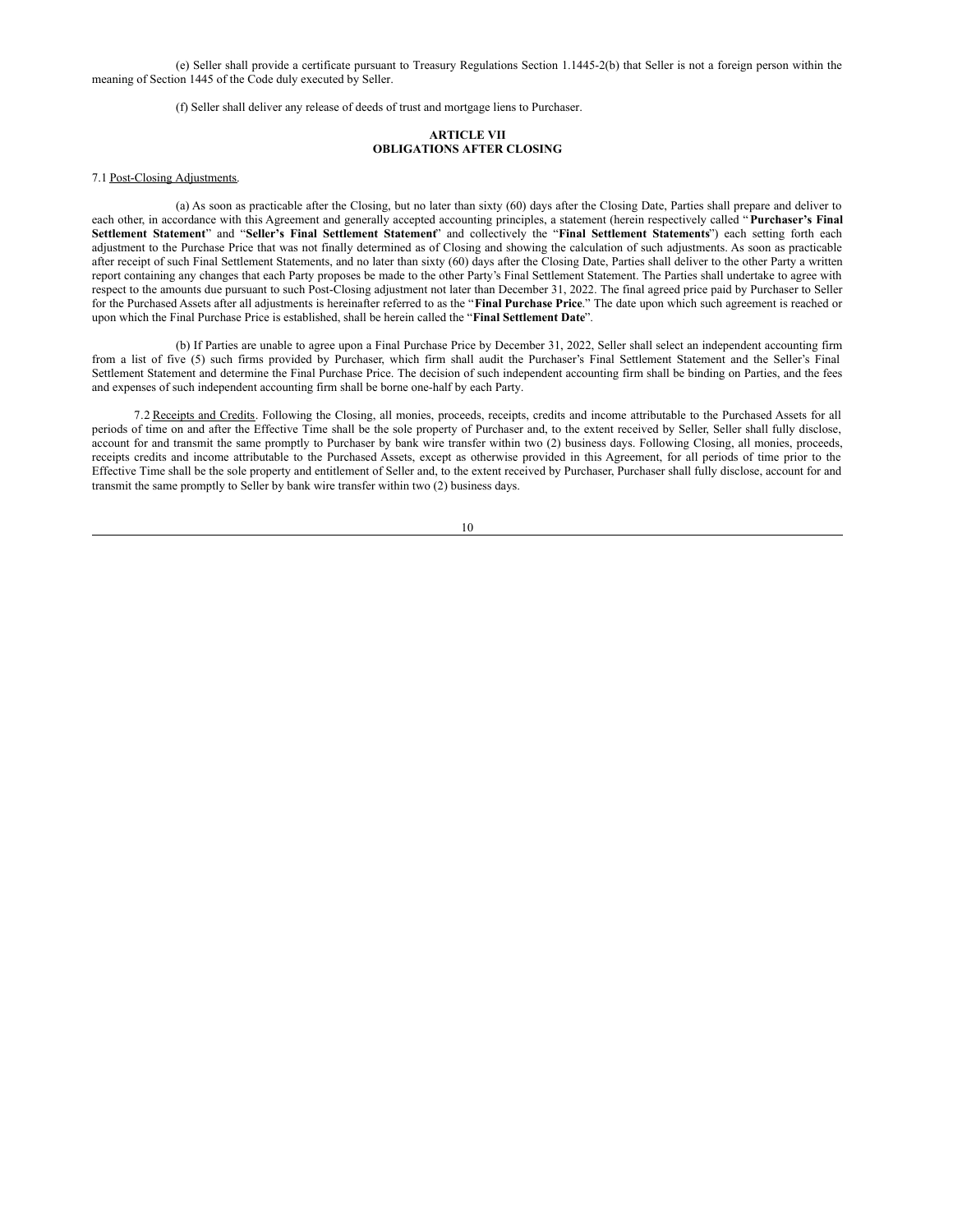7.3 Records. Within ten (10) days after Closing, Seller shall deliver the Records to Purchaser.

7.4 Recording and Approvals. As soon as practicable after Closing, Purchaser, at its sole cost, shall (i) record the Assignments in the appropriate counties and parishes and provide Seller with copies of the recorded Assignments(ii) for the assignments requiring post-closing approval by a governmental agency, file such assignments with the appropriate governmental agency for approval, (iii) bear and pay all filing, recording or registration fees incident to the transfer Conveyances, (iv) record Conveyances in the appropriate counties, parishes, jurisdictions and offices in which Purchased Assets is to be recorded, and (v) cause to be distributed any letters-in-lieu of separate transfers or division orders.

#### **ARTICLE VIII OBLIGATIONS**

8.1 Purchaser's Obligations. From and after Closing, Purchaser shall assume and hereby agrees to fulfill, perform, pay and discharge all duties, obligations and liabilities, related to the Purchased Assets from and after the Effective Time.

8.2 Seller's Retained Obligations. Seller remains responsible to fulfill, perform, pay and discharge all obligations and liabilities to the extent arising from, attributable to or otherwise related to any of the following (the "**Retained Obligations**"):

(a) The Excluded Assets, regardless of whether such obligations or liabilities arose prior to, on or after the Effective Time;

(b) The ownership of the Purchased Assets with respect to periods prior the Effective Time.

### **ARTICLE IX TERMINATION OF AGREEMENT**

9.1 Termination. This Agreement and the transactions contemplated hereby may be terminated in the following instances:

(a) By Purchaser if the conditions set forth in Section 5.1 are not satisfied in all material respects or waived prior to the Closing Date or such other date expressly set out in Section 5.1;

(b) By Seller if the conditions set forth in Section 5.2 are not satisfied in all material respects or waived prior to the Closing Date or such other date expressly set out in Section 5.2; or

(c) At any time by the mutual written agreement of Parties.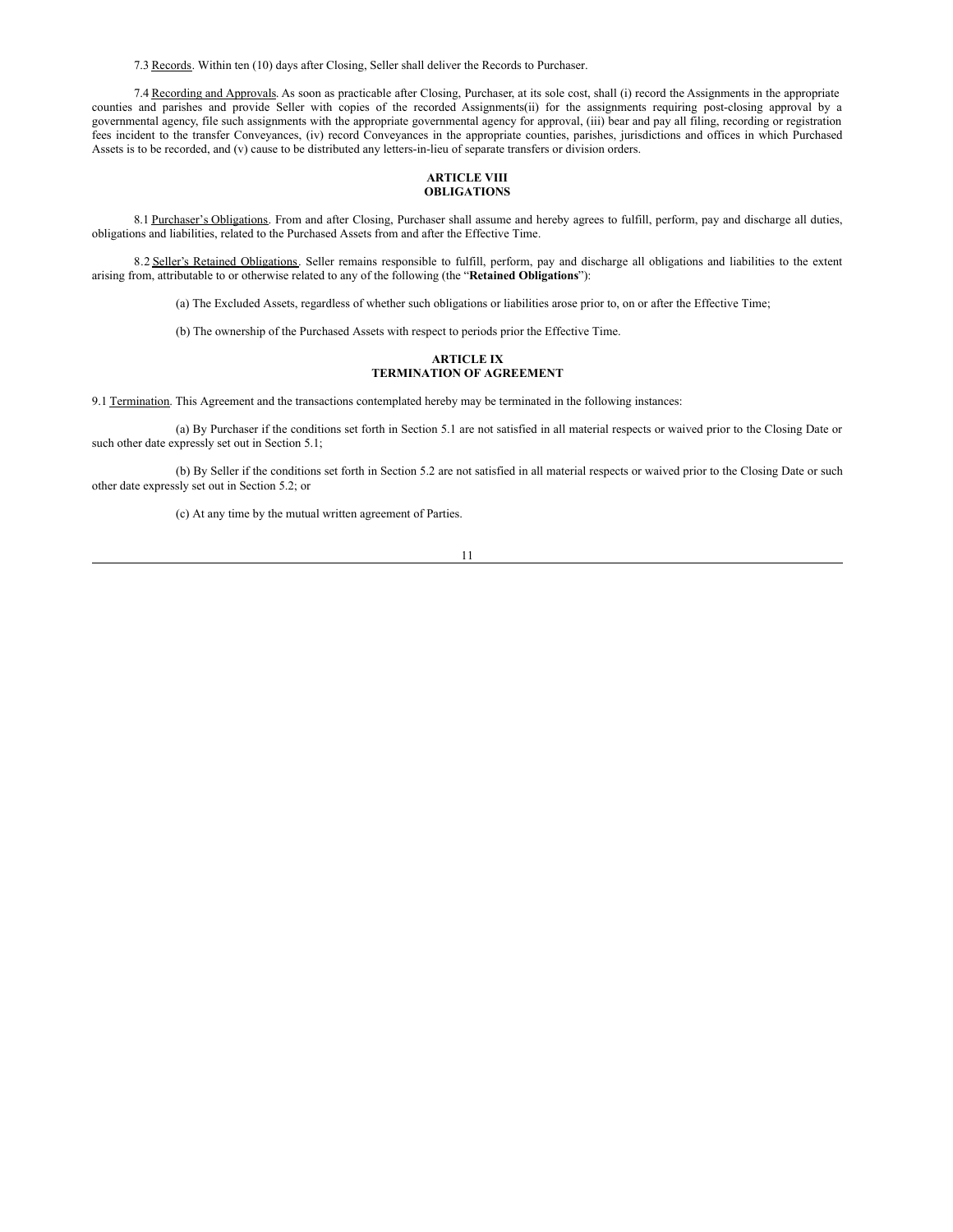#### **ARTICLE X MISCELLANEOUS**

10.1 Exhibits. The Exhibits referred to in this Agreement are hereby incorporated in this Agreement by reference and constitute a part of this Agreement.

10.2 Expenses. Except as otherwise specifically provided in this Agreement, all fees, costs and expenses incurred by Parties in negotiating this Agreement or in consummating the Transaction shall be paid by the Party incurring the same, including, without limitation, engineering, land, title, legal, and accounting fees, costs and expenses.

10.3 Notices. All notices and communications required or permitted under this Agreement ("**Notices**") shall be deemed to have been delivered and received (a) in the case of personal delivery, delivered by hand (with written confirmation of receipt), (b) on the date sent by email of a PDF document (with confirmation of transmission) if sent during normal business hours of the recipient, and on the next Business Day if sent after normal business hours of the recipient or (c) in the case of a nationally recognized overnight courier (receipt requested):

If to Seller:

TLW Investments, L.L.C. P.O. Box 301535 Dallas, Texas 75303 Email: info@tlwinvestment.com

#### If to Purchaser:

Viking Energy Group, Inc. 15915 Katy Freeway, Suite 450 Houston, Texas 77094 Attention: James A. Doris Telephone: 281.404.4387 Email: jdoris@vikingenergygroup.com

Any Party may, by a Notice so delivered to the other Party, change the contact information to which delivery shall thereafter be made.

10.4 Amendments. Except for waivers specifically provided for in this Agreement, this Agreement may not be amended nor any rights hereunder waived except by an instrument in writing signed by the Party to be charged with such amendment or waiver and delivered by such Party to the Party claiming the benefit of such amendment or waiver.

10.5 Assignment. Purchaser may assign all or any portion of its respective rights or delegate all or any portion of its respective duties hereunder but as Purchaser shall remain liable to Seller for the performance of its obligations hereunder. No such assignment or obligation shall increase the burden on Seller or impose any duty on Seller to communicate with or report to any transferee, and Seller may continue to look to Purchaser for all purposes under this Agreement. Seller may not assign this Agreement without prior written consent of Purchaser. No assignment of any rights hereunder by Seller shall relieve Seller of any obligations (including indemnity obligations) and responsibilities hereunder.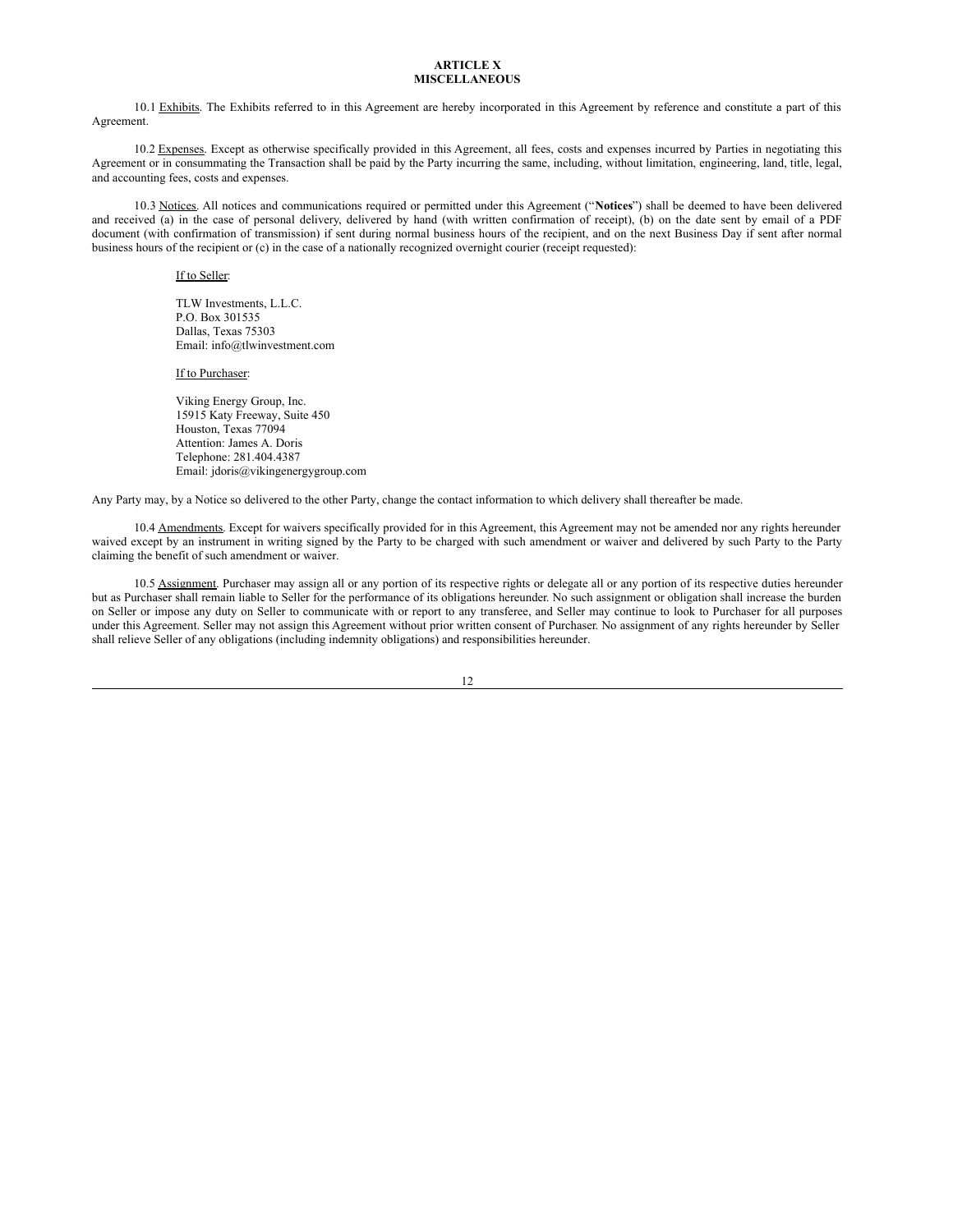10.6 Announcements. Parties shall consult with each other with regard to all press releases and other announcements issued after the date of execution of this Agreement and prior to the Initial Closing concerning this Agreement or the Transaction. Except as may be required by applicable laws or the applicable rules and regulations of any governmental agency or SEC, neither Party shall issue any such press release or other publicity without the prior written consent of the other Party, which consent shall not be unreasonably withheld. Notwithstanding the foregoing, any press release shall not contain the name of Seller without Seller's consent.

10.7 Headings. The headings of the Articles and Sections of this Agreement are for guidance and convenience of reference only and shall not limit or otherwise affect any of the terms or provisions of this Agreement.

10.8 Counterparts/Facsimile Signatures. This Agreement may be executed in any number of counterparts, and all such counterparts taken together will be deemed to constitute one and the same instrument. A manual signature on this Agreement, an image of which shall have been transmitted electronically, shall constitute an original signature for all purposes. The delivery of copies of this Agreement, including executed signature pages, by electronic transmission shall constitute effective delivery of this Agreement.

10.9 References. References made in this Agreement, including use of a pronoun, shall be deemed to include where applicable, masculine, feminine, singular or plural, individuals or entities. As used in this Agreement, " **person**" shall mean any natural person, corporation, partnership, trust, limited liability company, court, agency, government, board, commission, estate or other entity or authority, as applicable.

10.10 Governing Law; Venue. This Agreement and the Transaction and any arbitration or dispute resolution conducted pursuant hereto shall be governed by and construed, enforced, and performed in accordance with the laws of the State of Texas or any other jurisdiction that would require the application of the laws of another jurisdiction. The jurisdiction for all legal actions which arise (or are filed) which relate to, or concern, the interpretation of the terms and provisions of this Agreement and any actions and operations authorized, required or permitted under this Agreement and/or is in the District Courts of Harris County, Texas, and the venue for any such actions is in Harris County, Texas. Parties hereby irrevocably waive all right to trial by jury in any action, proceeding or counterclaim (whether based in contract, tort or otherwise) arising out of or relating to this Agreement.

10.11 Entire Agreement. This Agreement shall constitute the entire understanding among the Parties with respect to the subject matter hereof, superseding all negotiations, prior discussions and prior agreements and understandings relating to such subject matter.

10.12 Binding Effect. This Agreement shall be binding upon, and shall inure to the benefit of, the Parties and their respective successors and assigns.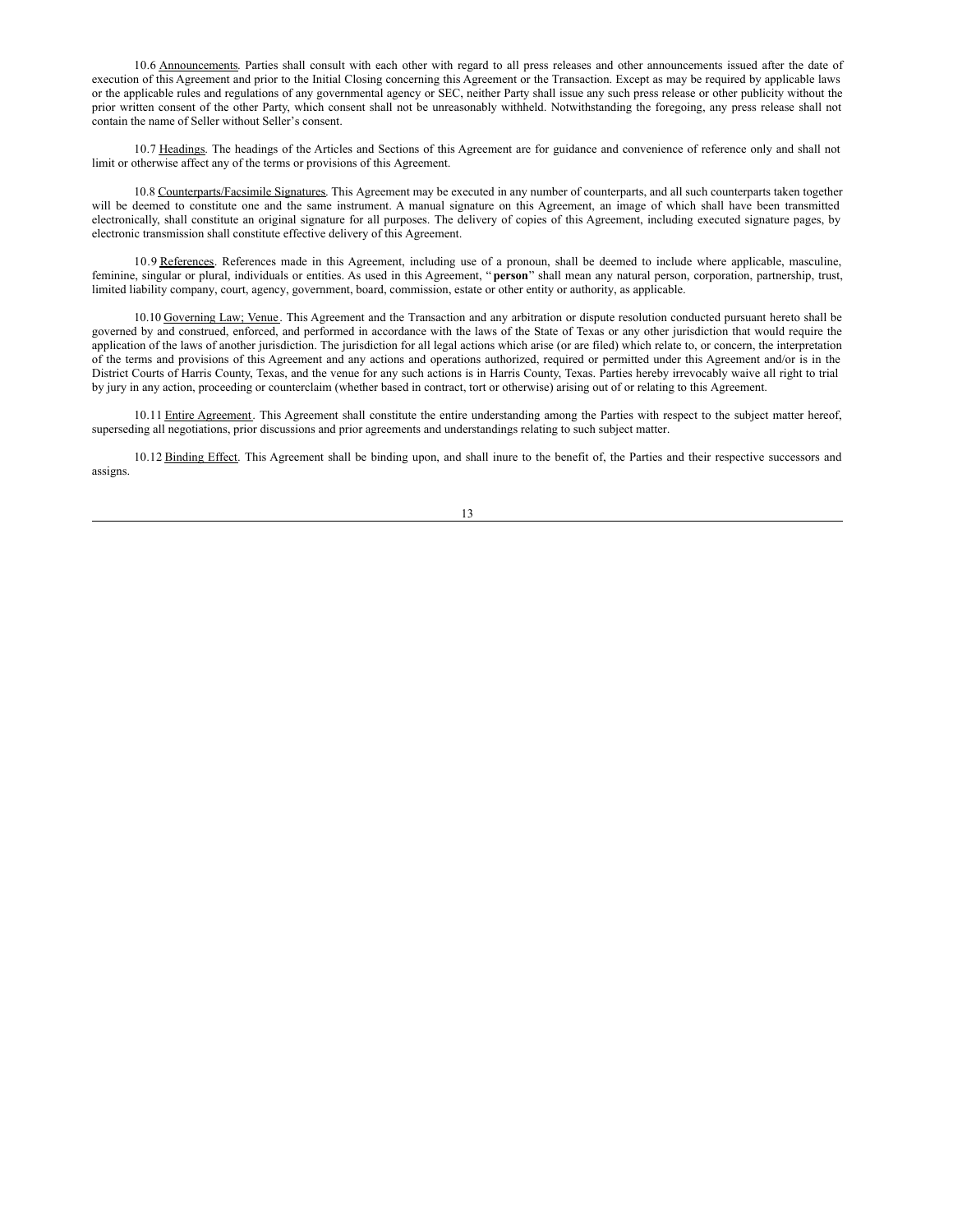10.13 No Third-Party Beneficiaries. This Agreement is intended to benefit only the Parties and their respective permitted successors and assigns and this Agreement shall never be construed to benefit or create any rights in any person or entity not a party hereto.

10.14 Disclaimer of Representations and Warranties. The Parties have made no representations or warranties, except those expressly set forth in this Agreement and any agreements or documents executed and/or delivered pursuant to or in connection with this Agreement (the "**Transaction Documents**"). Except as expressly set forth in this Agreement and the Transaction Documents, the Parties each disclaim all liability and responsibility for any other representation, warranty, statements or communications (orally or in writing) to the other Party (including, but not limited to, any information contained in any opinion, information or advice that may have been provided to any such Party by any partner, officer, member, trustee, beneficiary, stockholder, director, employee, agent, consultant, member, representative or contractor of such disclaiming Party or its affiliates or any engineer or engineering firm, or other agent, consultant or representative) with respect to the Purchased Assets wherever and however made.

10.15 Form 8-K. The Seller acknowledges upon execution of this Agreement the Purchaser will be obligated to file a Form 8-K with the SEC disclosing the existence of the Agreement and the material terms herein.

[*Signature Pages to Follow*.]

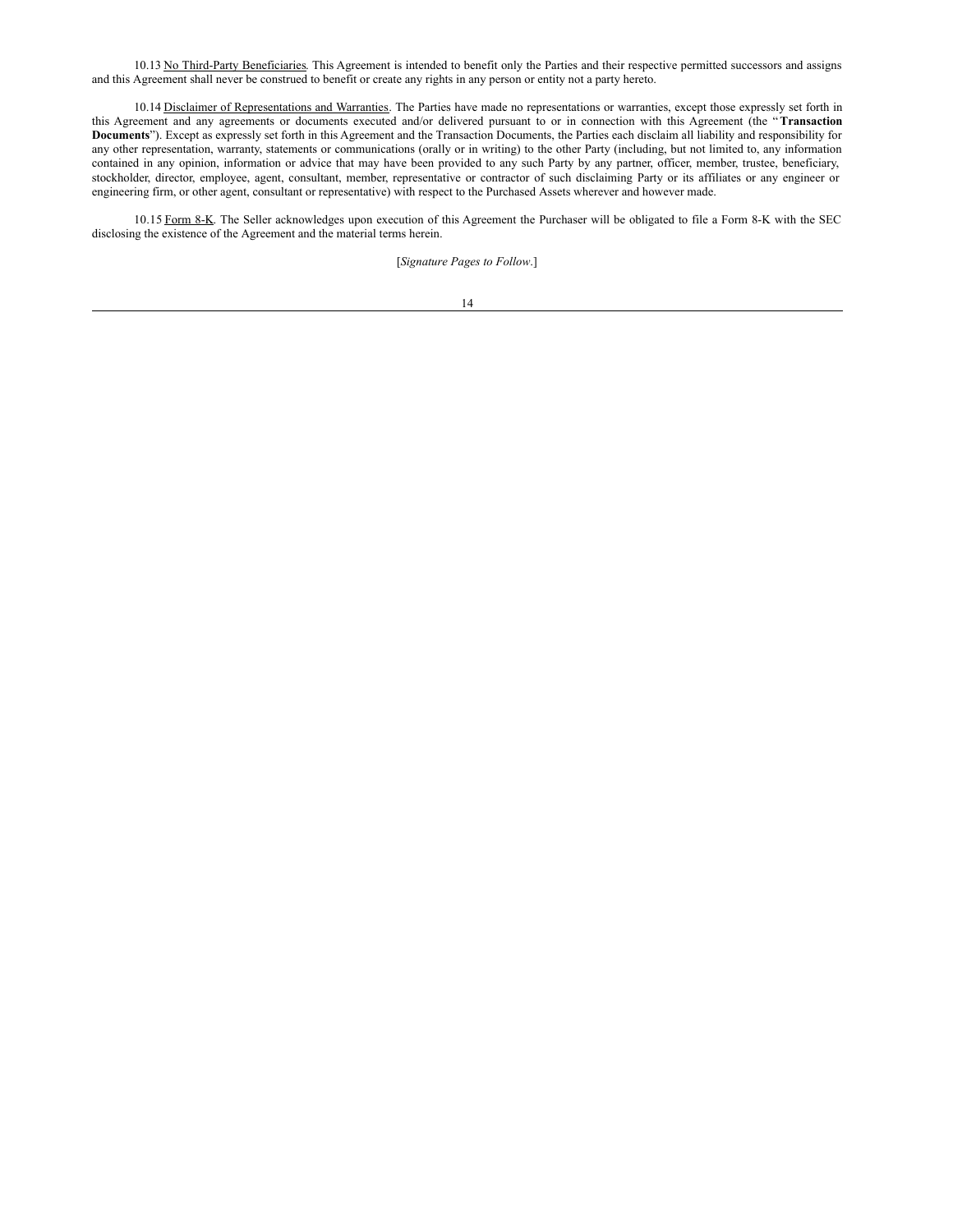**SELLER:**

#### **TLW INVESTMENTS, L.L.C.**

By: */s/ Megan Sarah*

Megan Sarah, Secretary

## **PURCHASER:**

#### **VIKING ENERGY GROUP, INC.**

By: */s/ James A. Doris* James A. Doris, President and CEO

#### **SIGNATURE PAGE TO PURCHASE AND SALE AGREEMENT**

Date.